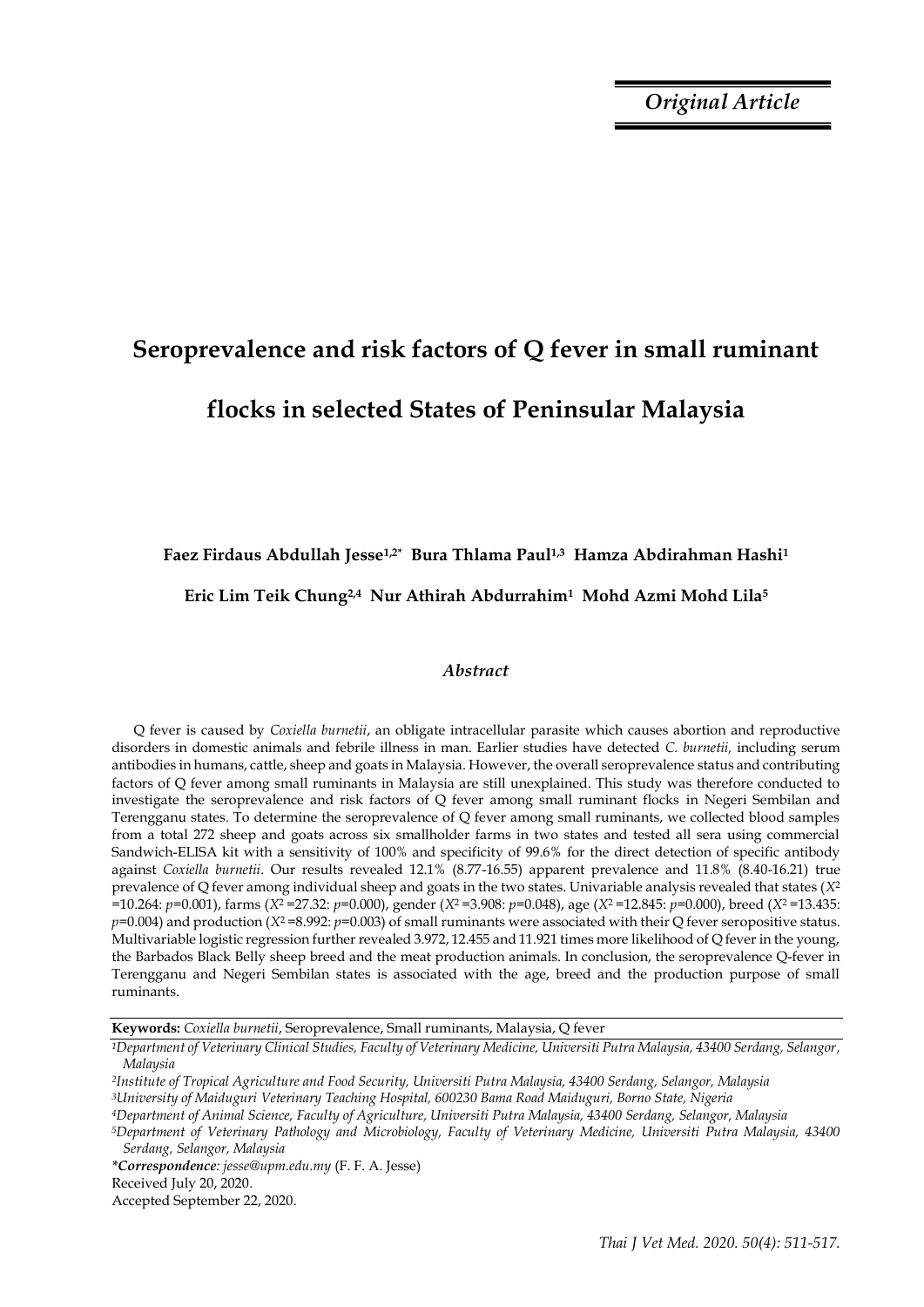#### *Introduction*

The term Query fever (Q fever) was first used in 1937 by Edward Holbrook Derrick to describe a strange febrile illness among abattoir workers in Australia (Derrick, 1937). *Coxiella burnetii*, the agent of Q fever, is an obligatory gram-negative intracellular gamma *Proteobacteria*, measuring 0.2-0.4 by 0.4-1.0µm in size (Stein and Raoult, 1998; Maurin and Raoult, 1999). *C. burnetii* is a ubiquitous organism which has a complex life cycle involving arthropods, earthworms, cold-blooded and warm-blooded animals (Brooks *et al.,* 1986). Domestic ruminants are the primary sources of zoonotic infection, which is mainly transmitted by inhalation of aerosol through direct exposure to infected animals during assisted delivery or slaughter operations (Dupont *et al.,* 1995; Tissot-Dupont and Raoult, 2008; Robyn *et al.,* 2015). However, human infection may result from the ingestion of raw milk (Rodolakis, 2009) and rarely through contact with infected human secretions (Stein and Raoult, 1998). Moreover, arthropod-borne transmission involving various species of hard ticks is also essential in the epidemiology of zoonotic Q fever (Ghashghaei *et al.,* 2016).

Affected animals display the typical syndrome of abortion, premature delivery, stillbirth and weak offspring (APSW), and may persistently shed organisms in their body secretions and excretions (Agerholm, 2013). Q fever has a global distribution with sporadic cases and outbreaks reported in more than 50 countries, occurring at different rates in different geographical locations. For instance, a seroprevalence rate of 3.5% in goats and 2.1% in sheep has occurred in Thailand (Doung-Ngern *et al.,* 2017), 4.1 % have occurred in goats in Lao Peoples Democratic Republic (Burns *et al.,* 2018) and 4.4 % among slaughtered goats in India (Mohan *et al.,* 2017). On the other hand, reports from other countries show a higher prevalence with 10% among goats in Ghana (Johnson *et al.,* 2019), 12.6 % in mixed dairy cattle farms in Ecuador (Carbonero *et al.,* 2015), 18.6% among goats in Kenya (Browne *et al.,* 2017), 20 % among sheep in Turkey (Kennerman *et al.,* 2010), 21.4 % among dairy goats in the Netherlands (Schimmer *et al.,* 2011) and 55.1 % among dairy goats in Brazil (de Oliveira *et al.,* 2018).

Infectious diseases caused by bacteria, virus and parasites are common causes of morbidity and mortality (Jesse *et al.,* 2013, 2018; Mohammed *et al.,* 2016), reproductive failure and economic loss in small ruminant production in Malaysia (Chung *et al.,* 2019a; 2019b). A previous study in Malaysia reported 9.6% seroprevalence of *Coxiella burnetii* among the Orang Asli population (Khor *et al.,* 2018). A case of persistent febrile illness was also described in a farmer who handled the aborted foetus from a goat on a farm during an outbreak involving goats and cattle in three smallholder farms in Pahang (Rai *et al.,* 2011). Moreover, recent studies by Jing et al., (2017) detected *Coxiella burnetii* in specimens of hard tick species collected from ruminants, while Nurkunasegran *et al.,* (2017) isolated *Coxiella burnetii* in biological samples obtained from domestic livestock in Malaysia. These studies furnished preliminary data on the status of

coxiellosis in animal and human populations and highlighted its economic and public health importance in Malaysia. However, there is a lack of published information on the seroprevalence status and risk factors of Q fever among smallholder sheep and goat flocks in Malaysia. We hypothesised that the seroprevalence of Q fever is unevenly distributed among individual animals and smallholder farms in the study areas. This study was therefore designed to investigate seroprevalence status and risk factors of Q fever in selected smallholder flocks in two states of Peninsula Malaysia.

#### *Materials and Methods*

*Ethical approval and consent:* The protocols used in this study were approved by the Institutional Animal Care and Use Committee (IACUC), Universiti Putra Malaysia (UPM/IACUC/AUP-R041/2019). We also approached the smallholder farms through the Department of Veterinary Services in the respective states. Written informed consent was obtained from selected farmers who agreed to take part in this study before collecting samples and data for the study.

*Study area and population:* Negeri Sembilan is a state on the west coast of Peninsular Malaysia (2.8 2.7258 oN, 101.9424 oE), which is bordered by Selangor to the north, Pahang to the east, Melaka, and Johor to the south. Rubber, oil palm plantations, manufacturing and tourism are the main economic activities in addition to the growing livestock industry, which currently has 63,673 sheep and goats in smallholder farms across the state. Terengganu state is a tropical rainforest zone on the east coast of the Malaysian Peninsula (5.3117 oN, 103.1324 oE) which has an estimated 37,000 sheep and goats in smallholder farms within the rural localities.

*Study population:* Most of the sheep and goats examined in this study were farm animals kept by resource-poor individual smallholder farmers. The latter practised a semi-intensive management system that allows daytime grazing and provision for housing and a small amount of feed supplement at night. The indigenous Katjang was the most frequent, followed by the Jamnapari and Boer breed of goats while the Barbados Black Belly was the only sheep breed encountered in the study area. Meat production appears to be the significant reason for sheep and goat rearing in the study areas but some farmers also kept a few goats for milk production.

*Study design and sampling:* A cross-sectional survey design was implemented to simultaneously collect samples and data from small ruminant flocks in Negeri Sembilan and Terengganu. We calculated the minimum number of samples required to estimate the apparent and actual prevalence of Q fever according to (Thrusfield, 2005) based on the assumptions about large small ruminant population, expected prevalence of 89% (Jing *et al.,* 2017), 95% confidence interval (1.962) and 5% desired absolute precision (d=0.05). Accordingly, a total of 150 samples were needed for estimating the prevalence of Q fever in this study.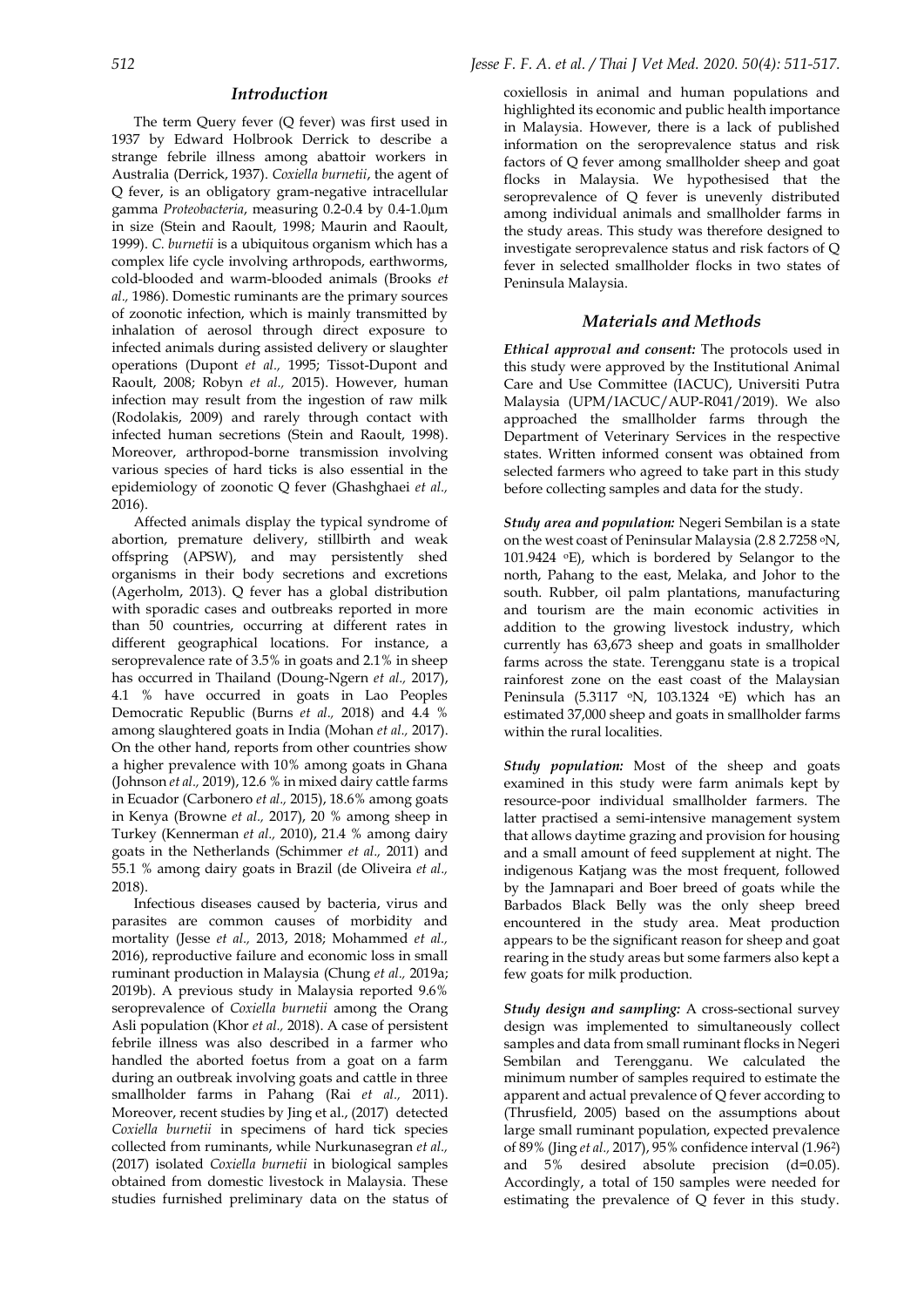However, we randomly collected 272 blood samples from six small ruminant farms to increase the precision of our estimates. A total of 4 farms in Terengganu (A  $(n=40)$ , B  $(n=40)$ , C  $(n=55)$ , and D  $(n=45)$  and 2 farms in Negeri Sembilan (E (n=63) and F(n=29)) were included in the study based on the farmers consent to participate. During each farm visit, individual animals were routinely aged by dentition and their breed and gender determined by morphological characteristics. To collect blood, a trained assistant physically restrained each animal, and approximately 5ml of blood was withdrawn from the jugular vein using prelabelled plain vacutainer tubes and transported to the laboratory in an icepack. The age, sex, breed, production purpose and management of each animal was noted on a sampling form and filed for risk analysis. After sample collection, animals were handed over to the farmer and released back into the flock.

*Laboratory examination:* We extracted serum from coagulated blood by centrifugation at 3000 revolutions for 20 minutes (Eppendorf® AG 22331, Hamburg Germany) and held the sera deeply frozen at -20 °C before the ELISA test. We used a commercial Sandwich-ELISA test kit with a sensitivity of 100% and specificity of 99.6% for the direct detection of specific antibody against Q-fever (Cat No. SL0048Gt) following the manufacturer's instructions (Sunlong Biotech Co., LTD, China). We measured the optical densities (OD) of test sera and standards at 450nm using an ELISA Microplate Reader (Tecan Sunrise®, Switzerland). The percentage of inhibition was calculated as 100 x [1- (Sample optical density/Negative control OD)], and OD values  $\geq 1.00\%$  were regarded as a positive result. In contrast, OD values ≤ 0.10% were considered a negative outcome.

*Statistical analysis:* The apparent prevalence and true prevalence of Q fever with the corresponding 95% confidence intervals were calculated using Epitools® software (Rogan and Gladen, 1978; Brown *et al.,* 2001). We initially summarised the raw data in Microsoft® Excel Spreadsheet Program Version 2016 and imported the tabulated data in IBM® Statistical Package for Social Sciences (SPSS) software version 25.0 for further analysis. Univariable analysis was conducted to determine the association between the serological status of small ruminants and presumed risk factors using a Chi-square test at a 5% level of significance. The significant variables were further incorporated in a forward (stepwise) multivariable logistic regression model to filter the variables at a 5% level of significance, to determine the risk factors associated with Q fever seropositive status.

#### *Results*

*Prevalence of Q fever among small ruminants:* In total, 272 sera collected from 6 small ruminant farms in two states were tested by ELISA to determine the seroprevalence of Q fever among small ruminant flocks. Our results revealed an apparent prevalence of 12.1% (8.77-16.55) and a true prevalence of 11.8% (8.40- 16.21) for Q fever among individual sheep and goats in the two states. Our results further revealed an apparent

prevalence of 16.7 % (11.93-22.80) and a true prevalence of 16.3% (11.58-22.49) in Terengganu state. On the other hand, an apparent prevalence of 3.3% (1.12-9.15) and a true prevalence of 2.9% (0.72-8.79) was recorded in Negeri Sembilan state (Table 1).

*Univariable analysis of risk factors:* The univariable analysis between seropositive status of Q fever and presumed exposure factors of small ruminants revealed that states (*X*2 =10.264: *p*=0.001), farms (*X*<sup>2</sup> =27.32: *p*=0.000), gender (*X*2 =3.908: *p*=0.048), age (*X*<sup>2</sup> =12.845: *p*=0.000), breed (*X*2 =13.435: *p*=0.004) and production (*X*2 =8.992: *p*=0.003) were associated with the Q fever seropositive status of small ruminants (Table 2).

*Multivariable analysis of risk factors:* The multivariable analysis of significant exposure factors revealed that age, breed and production purpose of small ruminants were the risk factors associated with Q fever seropositivity in the study areas. Young animals were 3.972 times more likely to be seropositive (95% CI=1.51-10.49; p=0.005) than adults. Barbados Black Belly sheep were 12.455 more likely to be seropositive (95% CI=1.43-108.74; p=0.023) than Katjang and Boer goats. Similarly, small ruminants raised for meat production were 11.921 more likely to be seropositive than dairy animals (Table 3).

#### *Discussion*

The serological survey of Q-fever among small ruminants in selected farms in Terengganu and Negeri Sembilan revealed an apparent prevalence of 12.1% (8.77-16.55) and a true of 11.8% (8.40-16.21) which is similar to 12.2% prevalence of *Coxiella burnetii* detected in biological samples from sheep and goats in Malaysia (Nurkunasegran *et al.,* 2017). Our result further agree with 12.6 % seroprevalence of Q fever recorded among ruminant herds in Ecuador (Carbonero *et al.,* 2015) and 12.4% recorded among sheep and goat flocks in the Kingdom of Saudi Arabia (Mohammed *et al.,* 2014). The presence of Q fever antibodies in Malaysian sheep and goat flocks indicates current or past exposure to *Coxiella burnetii,* which may be accompanied by immeasurable economic loss due to ill thrift and reproductive inefficiency due to abortions, stillbirths and dystocia (Johnson *et al.,* 2019). The prevalence of Q fever in Malaysia may be due to environmental conditions that favour the biology of the tick vectors of *Coxiella burnetii,* which are abundant on small ruminants in Malaysia (Khoo et al., 2016; Jing et al., 2017; Nurkunasegran et al., 2017). Semi-intensive management of smallholder sheep and goats in Malaysia also allows limited grazing in the pastures around forests, which may increase the exposure of animals to the vectors.

On the other hand, the result of the present study is lower than 27.2% prevalence met in cattle and goat farms during an earlier outbreak that resulted in human infection in Malaysia (Rai *et al.,* 2011). Our result also varies from other studies in Brazil, where 55.1% of goats were seropositive (de Oliveira *et al.,* 2018), in Turkey where 20% of sheep were seropositive (Kennerman *et al.,* 2010), in the Netherlands where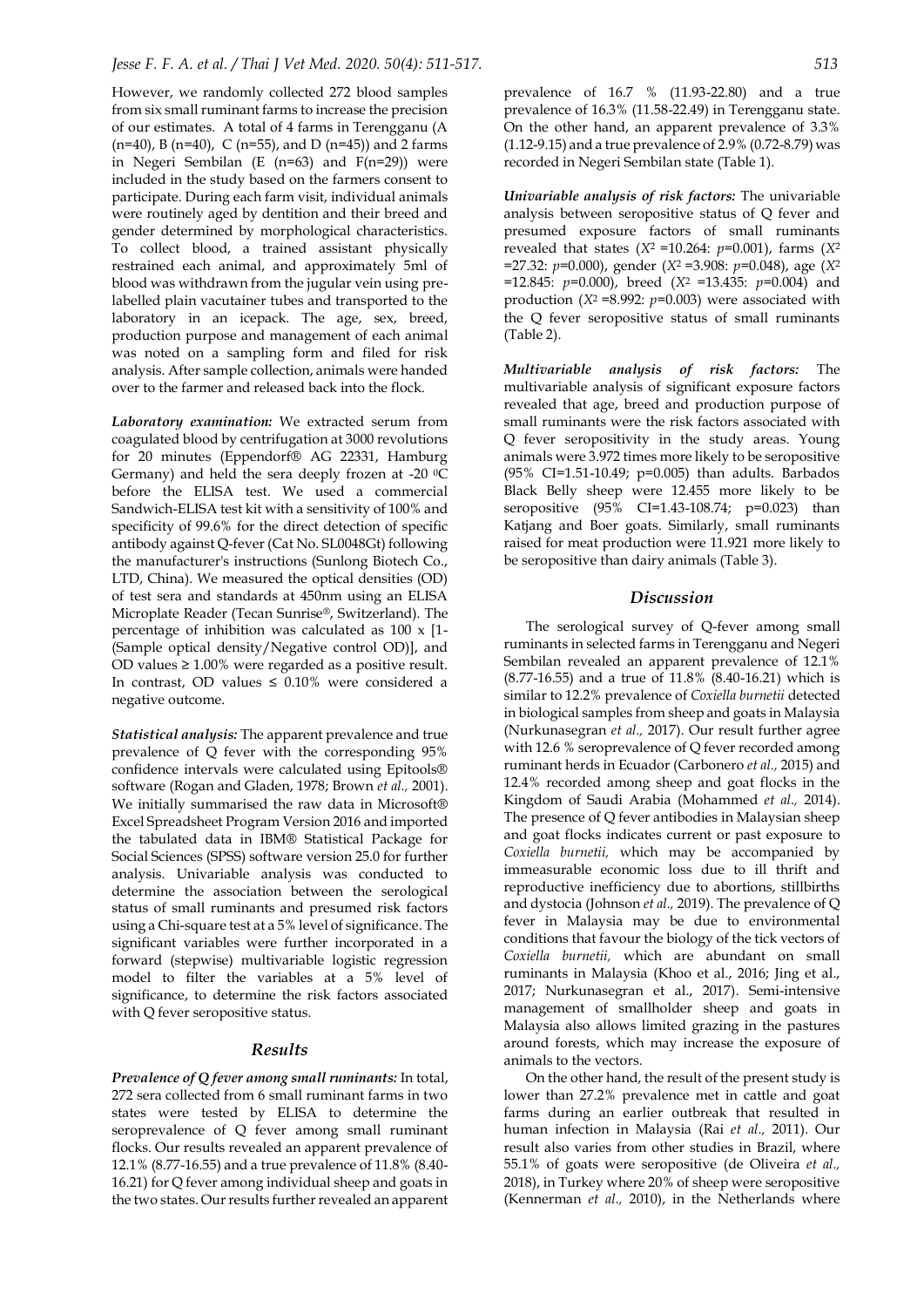Schimmer *et al.,* (2011) reported 21.4% individual and 43.1% of herd-level seroprevalence, and in Kenya where Browne *et al.*, (2017) reported 18.6% prevalence. Also, contrary to our present result, lower prevalence rates have been reported in India, where two separate studies revealed 4.4 % and 7.0% (Mohan *et al.,* 2017; Keshavamurthy *et al.,* 2019). Likewise, Burns *et al.,* (2018) reported 4.1% among goats in Lao People's Democratic Republic, while Doung-Ngern *et al.*, (2017) showed a seroprevalence of 3.5% and 2.1% in goats and sheep in Thailand. The discrepancies in the occurrence of Q fever between results of the present study and past reports in Malaysia and elsewhere may be attributable to several factors influencing the epidemiology of *Coxiella burnetii*. Firstly, local differences in ecological conditions affect the

bionomics, abundance and distribution of arthropod vectors and influence the role of ticks in disease transmission in different study areas (Ghashghaei *et al.,* 2016). Secondly, the availability of vertebrate reservoir hosts such as mice, cats and carnivores, which are unevenly distributed in different communities, may influence the exposure of animals to *Coxiella burnetii* and account for the observed differences in infection rates (Kazar, 2005). Thirdly, the difference in the prevalence of Q fever may be due to variations in laboratory diagnostic methods used in different studies (Wegdam-Blans *et al.,* 2012). Thus, the present study used a direct enzyme-linked immunosorbent assay technique, while other studies used the more sensitive immunofluorescent antibody technique (IFAT) and polymerase chain reaction (PCR).

**Table 1** The apparent and true prevalence of Q fever among small ruminants in selected states of Malaysia

| <b>Variables</b>        | Number | Positive | Apparent (95% CI)    | True (95% CI)         |
|-------------------------|--------|----------|----------------------|-----------------------|
| <b>States</b>           |        |          |                      |                       |
| Terengganu              | 180    | 30       | 16.7 % (11.93-22.80) | 16.3% (11.58-22.49)   |
| Negri Sembilan          | 92     | 03       | 3.3% (1.12-9.15)     | 2.9% (0.72-8.79)      |
| Farms                   |        |          |                      |                       |
| A                       | 40     | 10       | 25.0% (14.19-40.19)  | 24.7% (13.84-39.95)   |
| $\, {\bf B}$            | 40     | 10       | 25.0% (14.19-40.19)  | 24.7% (13.84-39.95)   |
| C                       | 55     | 10       | 18.2% (10.19-30.33)  | 17.9% (9.83-30.05)    |
| D                       | 45     | 00       |                      |                       |
| ${\bf E}$               | 63     | 02       | 3.2% (0.87-10.86)    | 2.79% (0.48-10.50)    |
| $\rm F$                 | 29     | 01       | 3.5% (0.61-17.18)    | $3.1\%$ (-0.22-16.84) |
| <b>Species</b>          |        |          |                      |                       |
| Sheep                   | 140    | 20       | 14.3% (9.44-21.04)   | 13.9% (9.08-20.72)    |
| Goat                    | 132    | 13       | 9.9% (5.85-16.12)    | 9.5% (5.47-15.78)     |
| <b>Sex</b>              |        |          |                      |                       |
| Male                    | 98     | 17       | 17.4% (11.12-26.04)  | 17.0% (10.77-25.74)   |
| Female                  | 174    | 16       | 9.2% (5.74-14.41)    | 8.8% (5.36-14.07)     |
| Age                     |        |          |                      |                       |
| Young                   | 90     | 20       | 22.2% (14.87-31.85)  | 21.9% (14.53-31.57)   |
| Adult                   | 182    | 13       | 7.1% (4.22-11.84)    | $6.8\%$ (3.84-11.48)  |
| <b>Breed</b>            |        |          |                      |                       |
| SH-Barbados Black Belly | 40     | 10       | 25.0% (14.19-40.19)  | 24.7% (13.84-39.95)   |
| GT-Katjang              | 141    | 20       | 14.2% (9.37-20.90)   | 13.8% (9.01-20.58)    |
| GT-Jamnapari            | 62     | 02       | 3.2% (0.89-11.02)    | 2.8% (0.49-10.66)     |
| GT-Boer                 | 29     | 01       | 3.5% (0.61-17.18)    | $3.1\%$ (-0.22-16.84) |
| Production              |        |          |                      |                       |
| Meat                    | 207    | 32       | 15.5% (11.17-21.01)  | 15.1% (10.81-20.69)   |
| Dairy                   | 65     | 01       | $1.5\%$ (0.27-8.21)  | $1.1\%$ (-0.32-7.84)  |
| Management              |        |          |                      |                       |
| Semi-Intensive          | 187    | 25       | 13.4% (9.22-18.99)   | 13.0% (8.86-18.67)    |
| Intensive               | 85     | 08       | 9.4% (4.85-17.49)    | 9.1% (4.46-17.16)     |
| Overall                 | 272    | 33       | 12.1% (8.77-16.55)   | 11.8% (8.40-16.21)    |

CI: confidence interval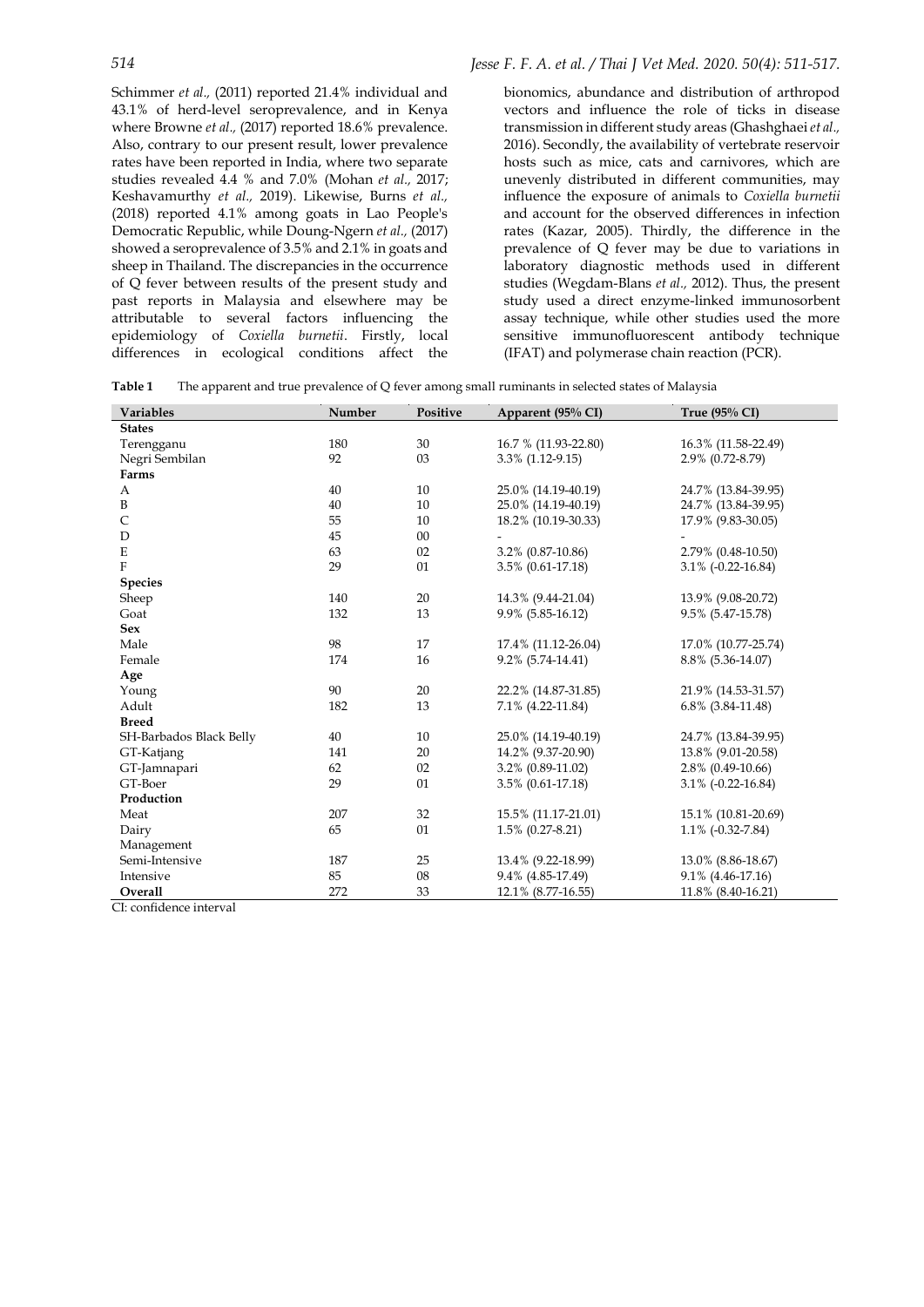| Table 2 | Univariable association between Q fever seropositivity and exposure factors in small ruminants. |  |  |  |  |  |
|---------|-------------------------------------------------------------------------------------------------|--|--|--|--|--|
|---------|-------------------------------------------------------------------------------------------------|--|--|--|--|--|

| <b>Variables</b>             | Examined | Positive $\left(\frac{0}{0}\right)$ | Negative $(\%$ | $X^2$  | P-value  |
|------------------------------|----------|-------------------------------------|----------------|--------|----------|
| <b>States</b>                |          |                                     |                |        |          |
| Terengganu                   | 180      | 30(16.7)                            | 150(83.3)      | 10.264 | $0.001*$ |
| Negri Sembilan               | 92       | 03(3.3)                             | 89 (96.7)      |        |          |
| Farms                        |          |                                     |                |        |          |
| A                            | 40       | 10(25.0)                            | 30(75.0)       | 27.321 | $0.000*$ |
| $\, {\bf B}$                 | 40       | 10(25.0)                            | 30(75.0)       |        |          |
| C                            | 55       | 10(18.2)                            | 45(81.8)       |        |          |
| D                            | 45       | 0.0(0.0)                            | 45 (100)       |        |          |
| $\mathbf E$                  | 63       | 02(3.2)                             | 61 (96.8)      |        |          |
| $\rm F$                      | 29       | 01(3.4)                             | 28 (96.6)      |        |          |
| Species                      |          |                                     |                |        |          |
| Sheep                        | 140      | 20(14.3)                            | 120 (85.7)     | 1.255  | 0.263    |
| Goat                         | 132      | 13(9.8)                             | 119 (90.2)     |        |          |
| <b>Sex</b>                   |          |                                     |                |        |          |
| Male                         | 98       | 17(17.3)                            | 81 (82.7)      | 3.908  | $0.048*$ |
| Female                       | 174      | 16(9.2)                             | 158 (90.8)     |        |          |
| Age                          |          |                                     |                |        |          |
| Young                        | 90       | 20(22.2)                            | 70 (77.8)      | 12.845 | $0.000*$ |
| Adult                        | 182      | 13(7.1)                             | 169 (92.9)     |        |          |
| <b>Breed</b>                 |          |                                     |                |        |          |
| SH-Barbados Black Belly      | 40       | 10(25.0)                            | 30(75.0)       | 13.435 | $0.004*$ |
| GT-Katjang                   | 141      | 20(14.2)                            | 121 (85.8)     |        |          |
| GT-Jamnapari                 | 62       | 02(3.2)                             | 60(96.8)       |        |          |
| GT-Boer                      | 29       | 01(3.4)                             | 28 (96.6)      |        |          |
| Production                   |          |                                     |                |        |          |
| Meat                         | 207      | 32(15.5)                            | 175 (84.5)     | 8.992  | $0.003*$ |
| Dairy                        | 65       | 01(1.5)                             | 64 (98.5)      |        |          |
| Management                   |          |                                     |                |        |          |
| Semi-Intensive               | 187      | 25(13.4)                            | 162 (86.6)     | 0.858  | 0.354    |
| Intensive                    | 85       | 08(9.4)                             | 77 (90.6)      |        |          |
| $\star$ oigmificant (DzO OE) |          |                                     |                |        |          |

\*significant (*P*<0.05)

**Table 3** Results of multivariable analysis showing risk factors for Q fever seropositivity.

| <b>Variables</b>                   | B        | <b>SE</b> | Wald  | P-value  | <b>AOR</b> | $95\%$ CI      |
|------------------------------------|----------|-----------|-------|----------|------------|----------------|
| Age (young)                        | 1.379    | 0.495     | 7.756 | $0.005*$ | 3.972      | 1.51-10.49     |
| Breed (Sheep-Barbados Black Belly) | 2.522    | 1.106     | 5.205 | $0.023*$ | 12.455     | 1.43-108.74    |
| Breed (Goat-Katjang)               | 1.744    | 1.073     | 2.642 | 0.104    | 5.718      | 0.698-46.82    |
| Breed (Goat-Boer)                  | $-0.360$ | 1.261     | 0.081 | 0.776    | 0.698      | $0.059 - 8.27$ |
| Production (Meat)                  | 2.478    | .064      | 5.426 | $0.020*$ | 11.921     | 1.48-95.94     |

AOR=adjusted odds ratio, 95% CI=95% confidence interval, *P*-values with asterisk (\*) are significant.

As expected, the seroprevalence rate of Q fever was significantly different among the six small ruminant farms sampled in this study which is similar to Rai *et al.* (2011), who reported differences in the seropositivity of goats and cattle examined on different farms during an outbreak of Q fever in Pahang. We attribute this finding to the observed differences in farm management practices such as housing, hygiene, biosecurity, vector control, prophylactic measures and breeding methods, which we have seen in the various farms under investigation. Variations in the prevalence of Q fever on different farms have been linked to differential exposure to the infectious agents in the environment (Maurin and Raoult, 1999; Tissot-Dupont and Raoult, 2008). The only farm with no case of Q fever in the present study kept merely the local Katjang goat breed, practised adequate hygiene and other biosecurity measures and sourced animals locally within the country.

The higher seroprevalence risk of Q fever among younger animals may be attributed to the increased risk of exposure to infection in the amniotic fluid, foetal membranes and vaginal discharge during pregnancy and parturition, and through the milk during lactation. Small ruminants are known to shed *C. burnetii* in their

milk over several months to years and the organism may be present in the placenta and vaginal mucus over two years (Berri *et al.,* 2000). The higher seroprevalence of Q-fever observed among males in this study is unlike the result of previous studies, which revealed higher seroprevalence among female animals due to increased exposure during service and pregnancy with localisation of bacteria in the foetus through the placenta (Sakhaee and Khalili, 2010). The higher seroprevalence of Q fever seen among males may be due to natural breeding practised in all the farms under investigation. During natural service, several males may be exposed to *Coxiella burnetii* in the vaginal mucous of one infected female. The higher risk of Q fever observed in Barbados Black Belly sheep relative to other goats agrees with the results of previous studies which reported different prevalence rates in cattle, sheep and goat breeds from the same environment (Mohammed *et al.,* 2014; Doung-Ngern *et al.,* 2017; Johnson *et al.,* 2019). Species and breed differences in disease prevalence are linked with genetically controlled factors that determine host species susceptibility or resistance to specific pathogens (Thrusfield, 2005; Paul *et al.,* 2016).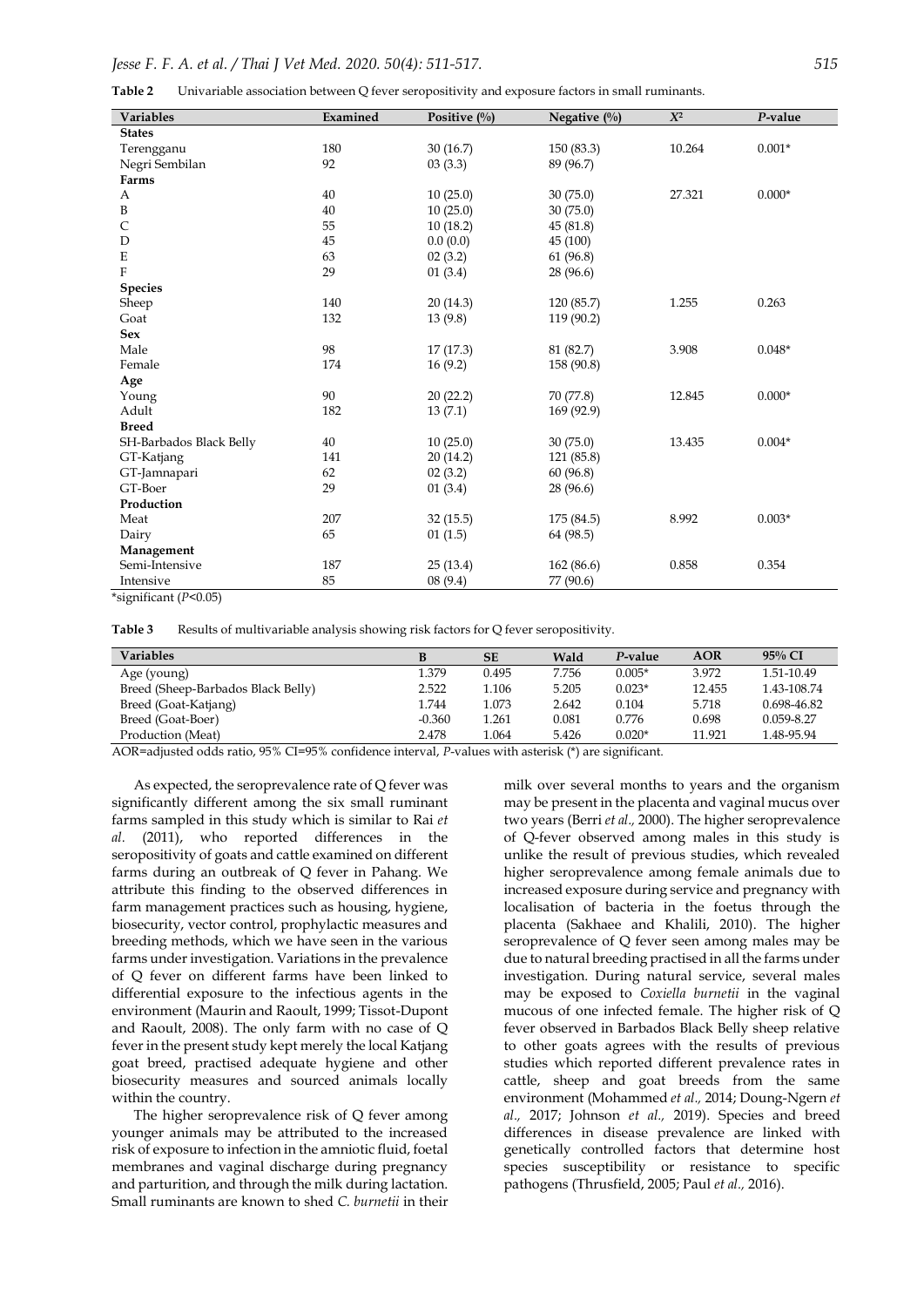The prevalence of anti-Q-fever antibodies is associated with the age, breed and production purpose of smallholder sheep and goats in Terengganu and Negeri Sembilan states. This study provides preliminary data that serves as a baseline for further studies and the implementation of management and policy frameworks to contain the economic and zoonotic implications of Q fever in Malaysia.

#### *Acknowledgements*

The authors are incredibly grateful to the Director-General Veterinary Services Malaysia (DVS) and the Department of Veterinary Services Negeri Sembilan and Terengganu for their support in sample and data collection. We also appreciate the staff of the Faculty of Veterinary Medicine, Universiti Putra Malaysia, who were involved in the sampling and laboratory aspect of this study.

#### *References*

- Agerholm J 2013. Coxiella burnetii associated reproductive disorders in domestic animals--a critical review. Acta Vet Scand. 55:13.
- Berri M, Laroucau K, Rodolakis A 2000. The detection of Coxiella burnetii from ovine genital swabs, milk, and fecal samples by the use of a single touchdown polymerase chain reaction. Vet Microbiol. 72: 285- 293.
- Brooks DL, Ermel RW, Franti CE, Ruppanner R, Behymer DE, Williams JC, Stephenson EH 1986. Q fever vaccination of sheep: challenge of immunity in ewes. Am J Vet Res. 47: 1235-1238.
- Brown LD, Cai TT, Dasgupta A 2001. Interval Estimation for a Binomial Proportion. Stat Sci. 16:101-133.
- Browne AS, Fèvre EM, Kinnaird M, Muloi DM, Wang CA, Larsen PS, O'Brien T, Deem SL 2017. Serosurvey of Coxiella burnetii (Q fever) in Dromedary Camels (Camelus dromedarius) in Laikipia County, Kenya. Zoon Pub Hlth. 64:543- 549.
- Burns RJL, Douangngeun B, Theppangna W, Khounsy S, Mukaka M, Selleck PW, Hansson E, Wegner MD, Windsor PA, Blacksell SD 2018. Serosurveillance of Coxiellosis (Q-fever) and Brucellosis in goats in selected provinces of the Lao People's Democratic Republic PLoS Negl Trop Dis. 12:1-15.
- Carbonero A, Guzmán LT, Montaño K, Torralbo A, Arenas-Montes A, Saa LR 2015. Coxiella burnetii seroprevalence and associated risk factors in dairy and mixed cattle farms from Ecuador. Prev Vet Med. 118: 427-435.
- Chung ELT, Jesse FFA, Bitrus AA, Peter ID, Amira NA, Paul BT, Hambali IU, Lila MAM, Norsidin MJ 2019a. Brucellosis concurrent with Johne's disease infection in a buffalo bull. Adv Anim Vet Sci. 7: 788- 790.
- Chung ELT, Jesse FFA, Marza AD, Ibrahim HH, Abba Y, Zamri-Saad M, Haron AW, Lila MAM, Saharee AA, Omar AR, Bakar MZA, Norsidin MJ 2019b. Responses of pro-inflammatory cytokines, acute phase proteins and cytological analysis in serum and cerebrospinal fluid during haemorrhagic

septicaemia infection in buffaloes. Trop Anim Health Prod. 51:1773-1782.

- de Oliveira JMB, Rozental T, de Lemos ERS, Forneas D, Ortega-Mora LM, Porto WJN, da Fonseca Oliveira AA, Mota RA 2018. Coxiella burnetii in dairy goats with a history of reproductive disorders in Brazil. Acta Trop. 183:19-22.
- Derrick EH 1937 "Q" Fever, a New Fever Entity: Clinical Features, Diagnosis and Laboratory Investigation. Med J Aust. 2:281-299.
- Doung-Ngern P, Chuxnum T, Pangjai D, Opaschaitat P, Kittiwan N, Rodtian P, Buameetoop N, Kersh GJ, Padungtod P 2017. Seroprevalence of coxiella burnetii antibodies among ruminants and occupationally exposed people in Thailand, 2012- 2013. A J Trop Med Hyg. 96:786–790.
- Dupont HL, Chappell CL, Sterling CR, Okhuysen PC, Rose JB, Jakubowski W 1995. The infectivity of cryptosporidium parvum in healthy volunteers. N Engl J Med. 332:855-859.
- Ghashghaei O, Reza S, Fard N, Khalili M 2016. Abundance and associated risk factors of ixodid ticks (Acari: Ixodidae) collected from one-humped camels (Camelus dromedarius) in Sistan and Balouchestan region, southeast of Iran. Persian J Acarol. 5:219-227.
- Jesse FF, Abdullah, Adamu L, Hero M, Jamal AB, Osman AY, Haron AW, Awang DN, Roslim N 2013. Parasitic Gastro-Enteritis (PGE) Concurrent with Eperythrozoonosis in a Goat: A Case Report. J Adv Vet Anim Res. 2:464.
- Jesse FFA, Bitrus AA, Abba Y, Raju VN, Hambali IU, Peter ID, Haron AW, Lila MAM, Norsidin JM 2018. Seroprevalence of small ruminant caprine arthritis encephalitis lentivirus among goats from selected small ruminant farms in Selangor, Malaysia. Vet. World 11:172-176.
- Jing KJ, Shiang LF, Sieng KC, Bolongon GG, Azleen N, Abu Bakar S 2017. Mini-Review: Zoonotic Agents from Ticks in Malaysia. J Wildl Park. 32:67–77.
- Johnson SAM, Kaneene JB, Asare-Dompreh K, Tasiame W, Mensah IG, Afakye K, Simpson S V, Addo K 2019. Seroprevalence of Q fever in cattle, sheep and goats in the Volta region of Ghana. Vet Med Sci. 5:402–411.
- Kazar J 2005. Coxiella burnetii infection. Ann N Y Acad Sci 1063: 105-114.
- Kennerman E, Rousset E, Gölcü E, Dufour P 2010. Seroprevalence of Q fever (coxiellosis) in sheep from the Southern Marmara Region, Turkey. Microbiol Infect Dis. 33:3745.
- Keshavamurthy R, Singh BB, Kalambhe DG, Aulakh RS, Dhand NK 2019. Prevalence of Coxiella burnetii in cattle and buffalo populations in Punjab, India. Prev Vet Med. 166:16-20.
- Khoo JJ, Lim FS, Chen F, Phoon WH, Khor CS, Pike BL, Chang LY, Abubakar S 2016. Coxiella Detection in Ticks from Wildlife and Livestock in Malaysia Vector-Borne Zoon Dis. 16:744-751.
- Khor CS, Mohd-Rahim NF, Hassan H, Chandren JR, Nore SS, Johari J, Loong SK, Abd-Jamil J, Khoo JJ, Lee HY, Pike BL, Wong LP, Lim YAL, Zandi K, Abubakar S 2018. Seroprevalence of Q Fever among the Indigenous People (Orang Asli) of Peninsular Malaysia. Vector-Borne Zoonotic Dis. 18:131-137.